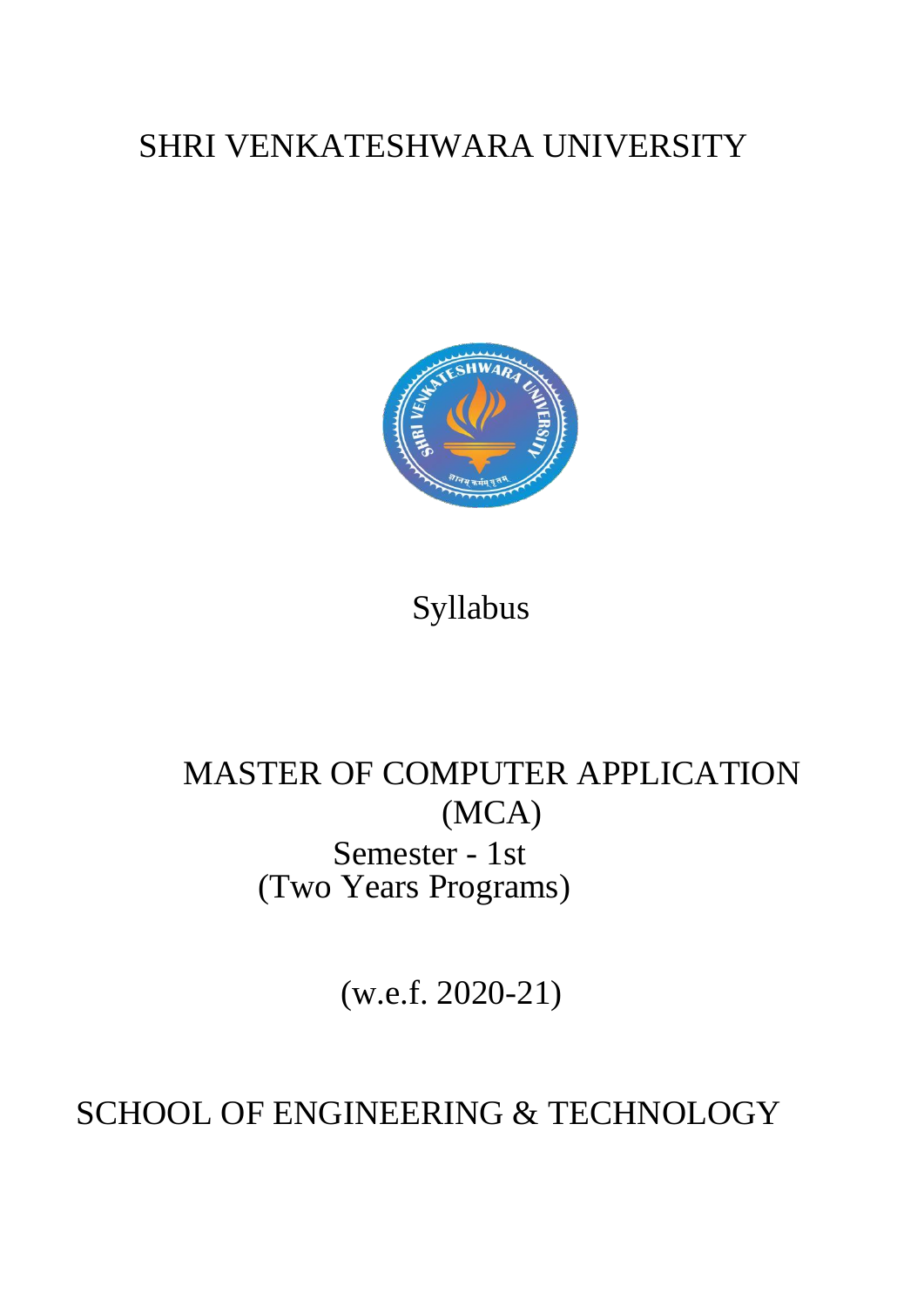#### SEMESTER- I

| S <sub>1</sub> |                 | Subject                                                   | Periods        |                  |                  | <b>Evaluation Scheme</b> |              |             | <b>End Semester</b> |    |              |             |                |
|----------------|-----------------|-----------------------------------------------------------|----------------|------------------|------------------|--------------------------|--------------|-------------|---------------------|----|--------------|-------------|----------------|
| $\bullet$      | Subject         |                                                           | L              | T                | $\mathbf{P}$     | $\mathbf C$              | $\mathbf T$  | To          | $\mathbf{P}$        | TE | $\mathbf{P}$ | To          | Credit         |
| ${\bf N}$      | Codes           |                                                           |                |                  |                  |                          |              | $\mathbf t$ |                     |    |              | $\mathbf t$ |                |
| O.             |                 |                                                           |                |                  |                  | $\mathbf T$              | $\mathbf{A}$ | al          | S                   |    | ${\bf E}$    | al          |                |
| $\mathbf{1}$   | $SMC -$<br>101  | Fundamental of<br>Computers &<br>Emerging<br>Technologies | $\overline{3}$ | $\boldsymbol{0}$ | $\boldsymbol{0}$ | 20                       | 10           | 30          |                     | 70 |              | 100         | $\overline{3}$ |
|                | <b>SMC -102</b> | Problem<br>Solving using C                                | 3              | $\mathbf{1}$     | $\overline{0}$   | 20                       | 10           | 30          |                     | 70 |              | 100         | $\overline{4}$ |
| 3              | <b>SMC -103</b> | Principles of<br>Management &                             | $\overline{3}$ | $\overline{0}$   | $\mathbf{0}$     | 20                       | 10           | 30          |                     | 70 |              | 100         | $\overline{3}$ |
|                |                 | Communication                                             |                |                  |                  |                          |              |             |                     |    |              |             |                |
| $\overline{4}$ | <b>SMC-104</b>  | Discrete<br>Mathem<br>atic s                              | $\overline{3}$ | $\overline{0}$   | $\overline{0}$   | 20                       | 10           | 30          |                     | 70 |              | 100         | $\overline{3}$ |
| 5              | <b>SMC -105</b> | Computer<br>Organization &<br>Architecture                | $\overline{3}$ | 1                | $\overline{0}$   | 20                       | 10           | 30          |                     | 70 |              | 100         | 4              |
| $\overline{6}$ | <b>SMC-111</b>  | Problem Solving<br>using C<br>Lab                         | $\overline{0}$ | $\overline{0}$   | $\overline{4}$   |                          |              |             | 25                  |    | 25           | 50          | $\overline{2}$ |
| 7              | <b>SMC -112</b> | Computer<br>Organization &<br>Architecture Lab            | $\overline{0}$ | 0                | 4                |                          |              |             | 25                  |    | 25           | 50          | 2              |
| $\sqrt{8}$     | <b>SMC -113</b> | Professional<br>Communication<br>Lab                      | 1              | $\overline{0}$   | $\overline{2}$   |                          |              |             | 25                  |    | 25           | 50          | 2              |
|                |                 |                                                           |                |                  |                  |                          |              |             |                     |    |              | 650         | 23             |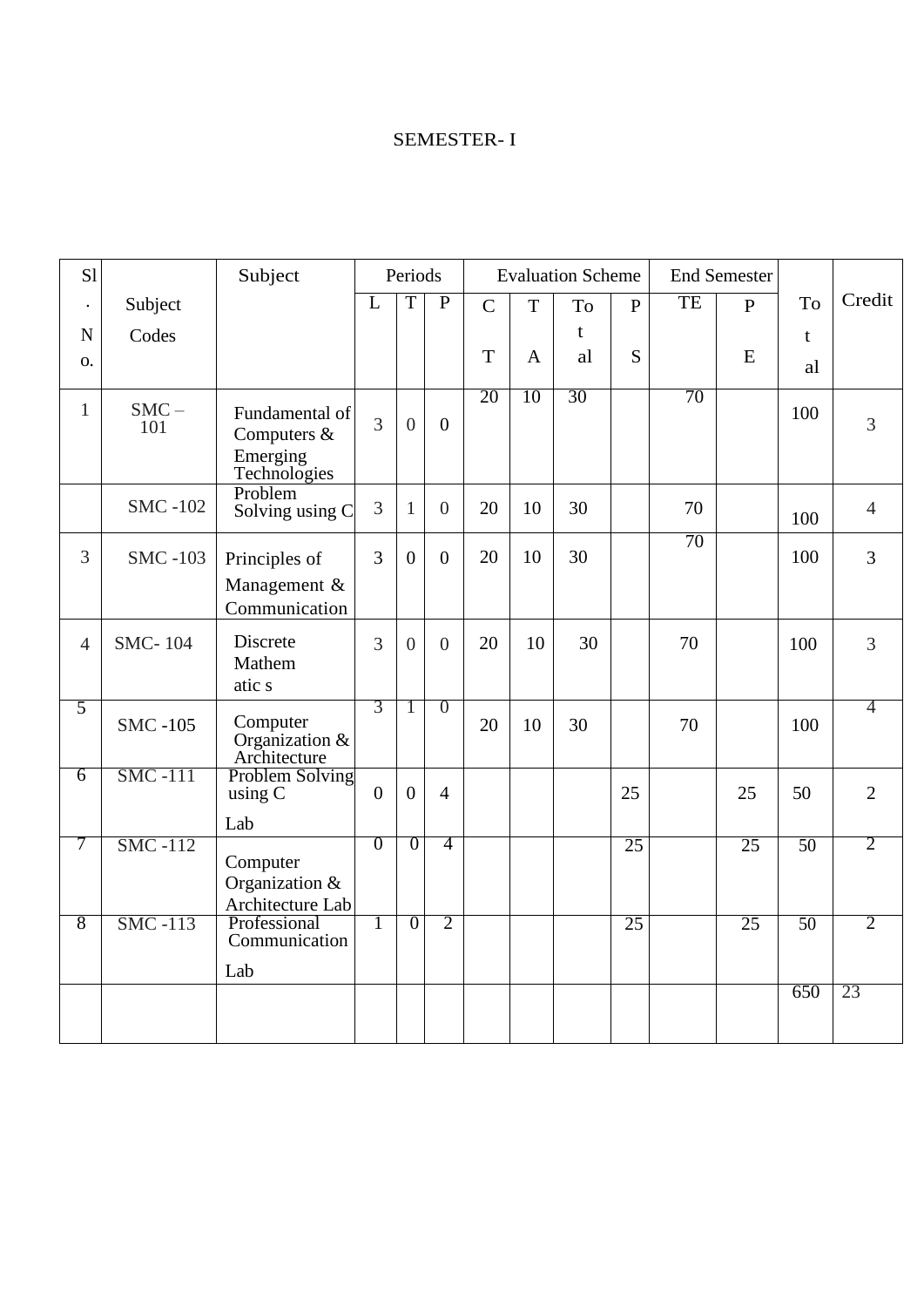#### MCA (MASTER OF COMPUTER APPLICATION) FIRST YEAR SYLLABUS SEMESTER-I

|                      | SMC – 101: FUNDAMENTAL OF COMPUTERS & EMERGING TECHNOLOGIES                                                                          |                      |
|----------------------|--------------------------------------------------------------------------------------------------------------------------------------|----------------------|
|                      | Bloom's Knowledge Level (KL)<br>Course Outcome (CO)                                                                                  |                      |
|                      | At the end of course, the student will<br>be able to                                                                                 |                      |
| CO                   | Demonstrate the knowledge of the basic structure, components,                                                                        | K <sub>1</sub> ,     |
| 1                    | features<br>and                                                                                                                      | K2                   |
|                      | Generations of computers.                                                                                                            |                      |
| CO                   | Describe the concept of computer languages, language translators                                                                     | K <sub>2</sub>       |
| $\overline{2}$       | and construct<br>Algorithms to solve problems using programming concepts.                                                            | $K_3^{\overline{3}}$ |
| CO                   | Compare and contrast features, functioning $&$ types of operating                                                                    | K <sub>4</sub>       |
| 3                    | system and computer networks.                                                                                                        |                      |
| CO<br>$\overline{4}$ | Demonstrate architecture, functioning $\&$ services of the Internet and<br>basics of multimedia.                                     | K <sub>2</sub>       |
| CO                   | Illustrate the emerging trends and technologies in the field of                                                                      | K <sub>1</sub> ,     |
| 5                    | Information                                                                                                                          | K <sub>2</sub>       |
|                      | Technology.<br>DETAILED                                                                                                              | $3-0-0$              |
|                      | <b>SYLLABUS</b>                                                                                                                      |                      |
| Unit                 | Topi<br>с                                                                                                                            | Proposed<br>Lecture  |
|                      | Introduction to Computer: Definition, Computer Hardware &                                                                            |                      |
|                      | <b>Computer Software</b>                                                                                                             |                      |
|                      | Components: Hardware – Introduction, Input devices, Output                                                                           |                      |
|                      | devices, Central Processing Unit, Memory- Primary and Secondary.                                                                     |                      |
|                      | Software - Introduction, Types                                                                                                       | 08                   |
|                      | - System and Application.                                                                                                            |                      |
|                      | Computer Languages: Introduction, Concept of Compiler,                                                                               |                      |
|                      | Interpreter & Assembler                                                                                                              |                      |
|                      | Problem solving concept: Algorithms – Introduction, Definition,<br>Characteristics, Limitations, Conditions in pseudo-code, Loops in |                      |
|                      | pseudo code.                                                                                                                         |                      |
| $\rm{II}$            | Operating system: Definition, Functions, Types, Classification,                                                                      |                      |
|                      | Elements of command based and GUI based operating system.                                                                            | 08                   |
|                      | Computer Network: Overview, Types (LAN, WAN and MAN),                                                                                |                      |
|                      | Data communication, topologies.                                                                                                      |                      |
| $\mathop{\rm III}$   | Internet : Overview, Architecture, Functioning, Basic services like                                                                  |                      |
|                      | WWW, FTP, Telnet, Gopher etc., Search engines, E-mail, Web                                                                           | 08                   |
|                      | Browsers.                                                                                                                            |                      |
|                      | Internet of Things (IoT): Definition, Sensors, their types and                                                                       |                      |
|                      | features, Smart Cities, Industrial Internet of Things.                                                                               |                      |
| IV                   | Block chain: Introduction, overview, features, limitations and                                                                       |                      |
|                      | application areas fundamentals of Block Chain.                                                                                       | 08                   |
|                      | Crypto currencies: Introduction, Applications and use cases                                                                          |                      |
|                      | Cloud Computing: It nature and benefits, AWS, Google, Microsoft<br>$&$ IBM                                                           |                      |
|                      | Services                                                                                                                             |                      |
| V                    | Introduction,<br>Technologies:<br>features,<br>overview,<br>Emerging                                                                 |                      |
|                      | limitations and application areas of Augmented Reality, Virtual                                                                      | 08                   |
|                      | Reality, Grid computing, Green computing, Big data analytics,                                                                        |                      |
|                      | <b>Quantum Computing and Brain Computer</b>                                                                                          |                      |
|                      | Interface                                                                                                                            |                      |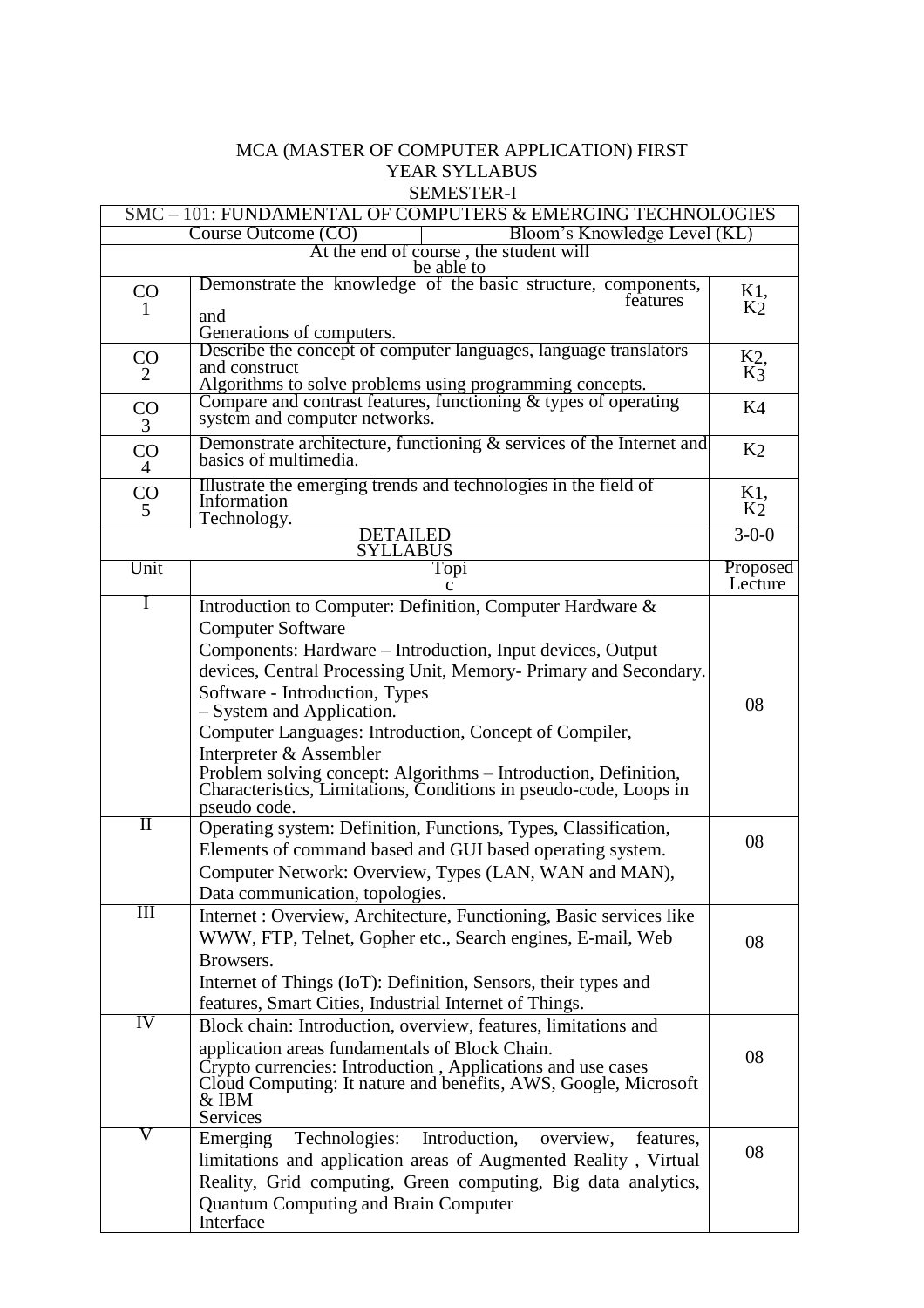- 1. Rajaraman V., "Fundamentals of Computers", Prentice-Hall of India.
- 2. Norton P., "Introduction to Computers", McGraw Hill Education.
- 3. Goel A., "Computer Fundamentals", Pearson.
- 4. Balagurusamy E., " Fundamentals of Computers", McGraw Hill
- 5. Thareja R., "Fundamentals of Computers", Oxford University Press.
- 6. Bindra J., "The Tech Whisperer- on Digital Transformation and the Technologies that Enable it ", Penguin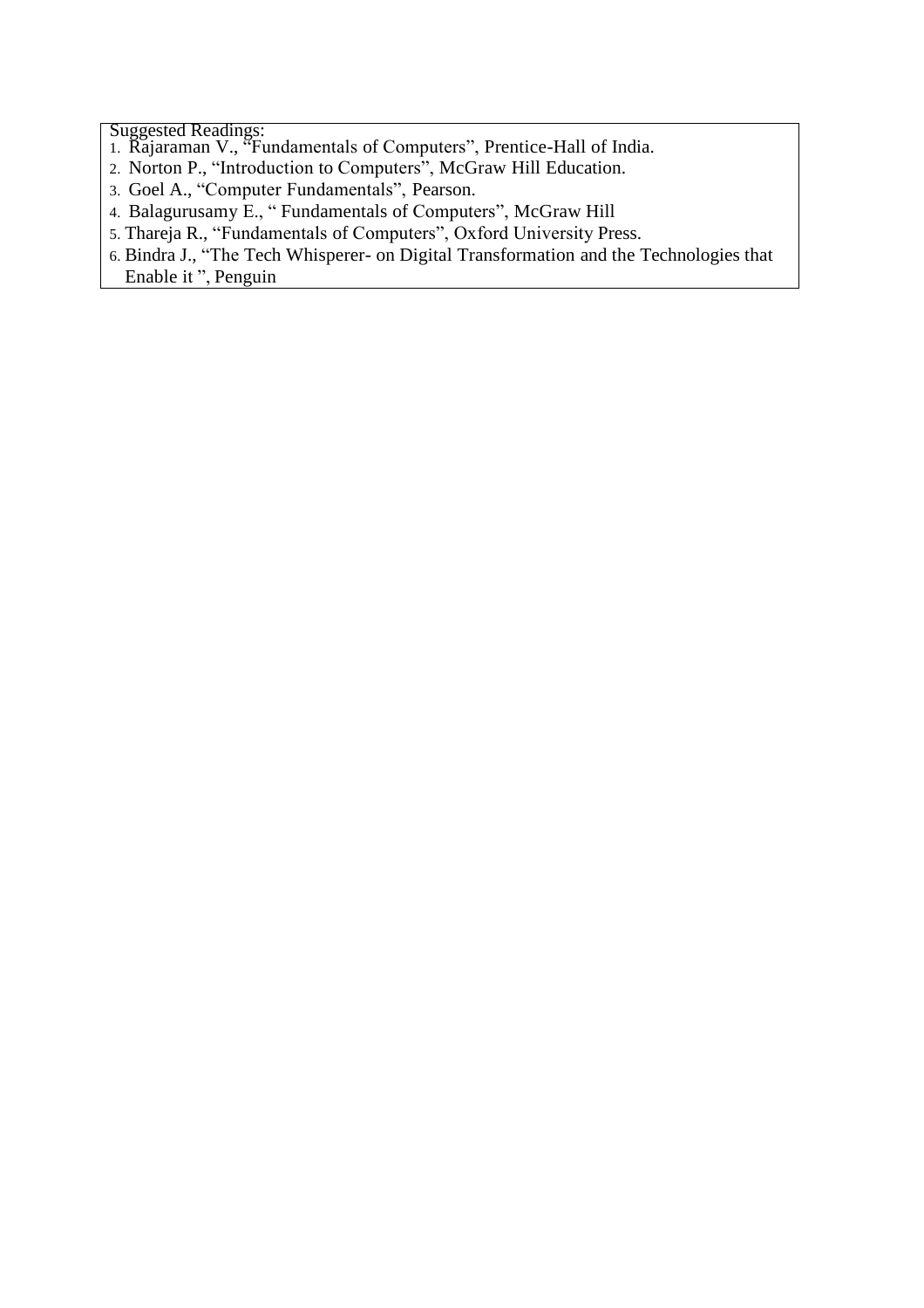|                                                     | SMC -102:PROBLEM SOLVING USING C                                                                                                                                                                                                                                                                                                                                                                                                                                                                                                                                                                                                                                             |                     |  |  |  |
|-----------------------------------------------------|------------------------------------------------------------------------------------------------------------------------------------------------------------------------------------------------------------------------------------------------------------------------------------------------------------------------------------------------------------------------------------------------------------------------------------------------------------------------------------------------------------------------------------------------------------------------------------------------------------------------------------------------------------------------------|---------------------|--|--|--|
| Bloom's Knowledge Level (KL)<br>Course Outcome (CO) |                                                                                                                                                                                                                                                                                                                                                                                                                                                                                                                                                                                                                                                                              |                     |  |  |  |
|                                                     | At the end of course, the student will be able to                                                                                                                                                                                                                                                                                                                                                                                                                                                                                                                                                                                                                            |                     |  |  |  |
| CO <sub>1</sub>                                     | Describe the functional components and fundamental concepts<br>of a digital computer system including number systems.                                                                                                                                                                                                                                                                                                                                                                                                                                                                                                                                                        | $K_1, K_2$          |  |  |  |
| CO <sub>2</sub>                                     | Construct flowchart and write algorithms for solving basic problems.                                                                                                                                                                                                                                                                                                                                                                                                                                                                                                                                                                                                         | $K_2, K_3$          |  |  |  |
| CO <sub>3</sub>                                     | Write 'C' programs that incorporate use of variables, operators<br>and expressions along with data types.                                                                                                                                                                                                                                                                                                                                                                                                                                                                                                                                                                    | $K_2, K_3$          |  |  |  |
| CO <sub>4</sub>                                     | Write simple programs using the basic elements like control statements,<br>Functions, arrays and strings.                                                                                                                                                                                                                                                                                                                                                                                                                                                                                                                                                                    | $K_2, K_3$          |  |  |  |
| CO <sub>5</sub>                                     | Write advanced programs using the concepts of pointers,<br>structures, unions and enumerated data types.                                                                                                                                                                                                                                                                                                                                                                                                                                                                                                                                                                     | $K_2, K_3$          |  |  |  |
| CO <sub>6</sub>                                     | Apply pre-processor directives and basic file handling and graphics<br>Operations in advanced programming.                                                                                                                                                                                                                                                                                                                                                                                                                                                                                                                                                                   | $K_2, K_3$          |  |  |  |
|                                                     | <b>DETAILED SYLLABUS</b>                                                                                                                                                                                                                                                                                                                                                                                                                                                                                                                                                                                                                                                     | $3 - 1 - 0$         |  |  |  |
| Unit                                                | Topic                                                                                                                                                                                                                                                                                                                                                                                                                                                                                                                                                                                                                                                                        | Proposed<br>Lecture |  |  |  |
| $\mathbf I$                                         | Basics of programming: Approaches to problem solving, Use of high<br>level programming language for systematic development of programs,<br>Concept of algorithm and flowchart, Concept and role of structured<br>programming.<br>Basics of C: History of C, Salient features of C, Structure of C<br>Program, Compiling C Program, Link and Run C Program, Character<br>set, Tokens, Keywords, Identifiers, Constants, Variables, Instructions,<br>Data types,<br>Standard Input/Output, Operators and expressions.                                                                                                                                                          | 08                  |  |  |  |
| $\rm II$                                            | Conditional Program Execution: if, if-else, and nested if-else<br>statements, Switch statements, Restrictions on switch values, Use of<br>break and default with switch, Comparison of switch and if-else.<br>Loops and Iteration: for, while and do-while loops, Multiple loop<br>variables, Nested loops, Assignment operators, break and continue<br>statement.<br>Functions: Introduction, Types, Declaration of a Function, Function<br>calls, Defining functions, Function Prototypes, Passing arguments to a<br>function Return values and their types, Writing multifunction program,<br>Calling function by value, Recursive functions.                             | 08                  |  |  |  |
| $\mathop{\rm III}$                                  | Arrays: Array notation and representation, Declaring one-dimensional<br>array, Initializing arrays, Accessing array elements, Manipulating<br>array elements, Arrays of unknown or varying size, Two-dimensional<br>arrays, Multidimensional arrays.<br>Pointers: Introduction, Characteristics, * and & operators, Pointer type<br>declaration and assignment, Pointer arithmetic, Call by reference,<br>Passing pointers to functions, array of pointers, Pointers to functions,<br>Pointer to pointer, Array of pointers.<br>Strings: Introduction, Initializing strings, Accessing string elements,<br>Array of strings, Passing strings to functions, String functions. | 08                  |  |  |  |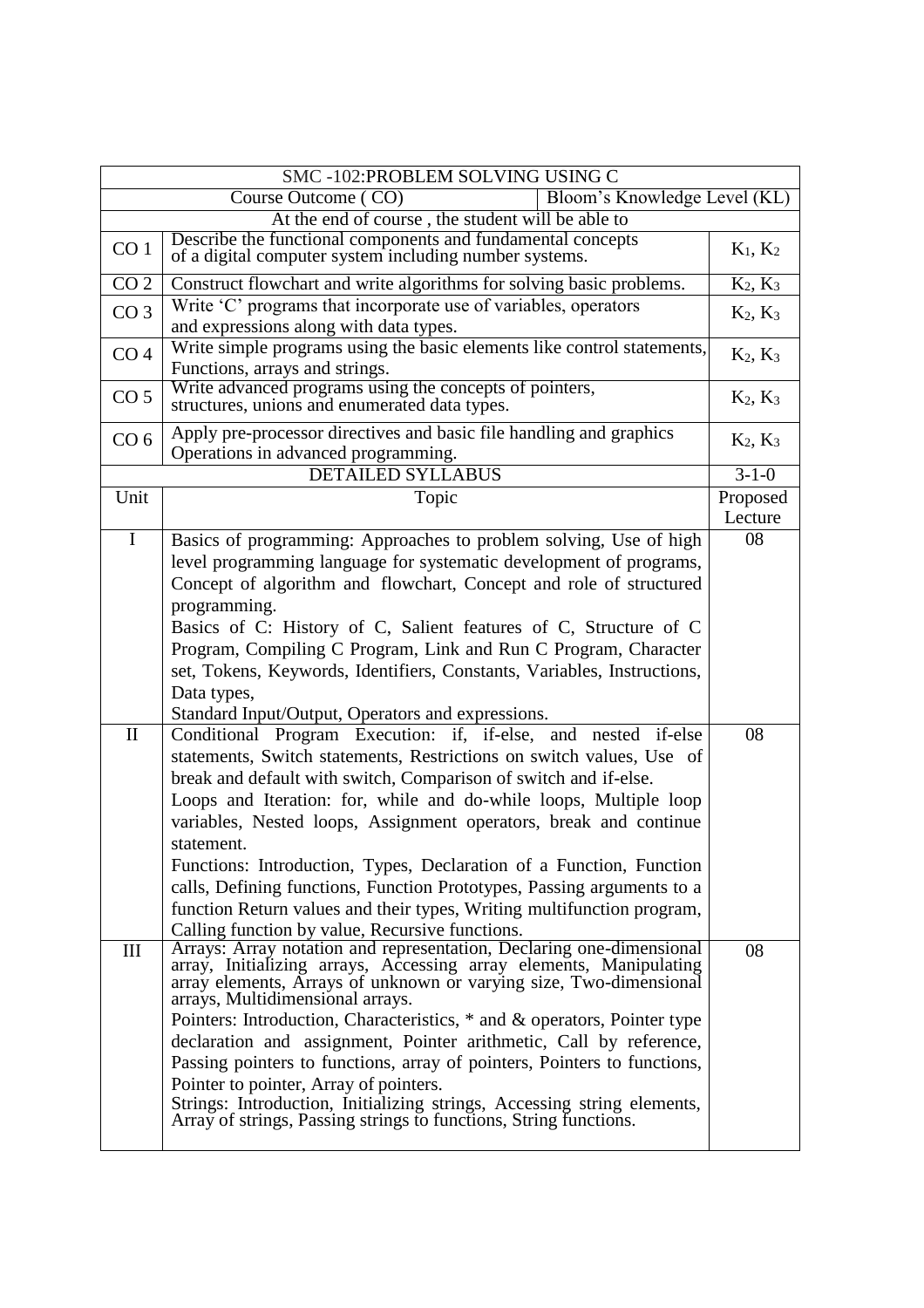| IV                                                                                | Structure: Introduction, Initializing, defining and declaring structure,     | 08 |  |  |  |
|-----------------------------------------------------------------------------------|------------------------------------------------------------------------------|----|--|--|--|
|                                                                                   | Accessing members, Operations on individual members, Operations              |    |  |  |  |
|                                                                                   | on structures, Structure within structure, Array of structure, Pointers to   |    |  |  |  |
|                                                                                   | structure.                                                                   |    |  |  |  |
|                                                                                   | Union: Introduction, Declaring union, Usage of unions, Operations on         |    |  |  |  |
|                                                                                   | union. Enumerated data types                                                 |    |  |  |  |
|                                                                                   | Storage classes: Introduction, Types- automatic, register, static            |    |  |  |  |
|                                                                                   | and external.                                                                |    |  |  |  |
| V                                                                                 | Dynamic Memory Allocation: Introduction, Library functions                   | 08 |  |  |  |
|                                                                                   | malloc, calloc, realloc and free.                                            |    |  |  |  |
|                                                                                   | File Handling: Basics, File types, File operations, File pointer, File       |    |  |  |  |
|                                                                                   | opening modes, File handling functions, File handling through                |    |  |  |  |
|                                                                                   | command line argument, Record I/O in files.                                  |    |  |  |  |
|                                                                                   | Graphics: Introduction, Constant, Data types and global variables used       |    |  |  |  |
|                                                                                   | in graphics, Library functions used in drawing, Drawing and                  |    |  |  |  |
|                                                                                   | filling images, GUI interaction within the program.                          |    |  |  |  |
|                                                                                   | <b>Suggested Readings:</b>                                                   |    |  |  |  |
|                                                                                   |                                                                              |    |  |  |  |
|                                                                                   | 1. Kanetkar Y., "Let Us C", BPB Publications.                                |    |  |  |  |
|                                                                                   | 2. Hanly J. R. and Koffman E. B., "Problem Solving and Program Design in C", |    |  |  |  |
| Pearson Education.                                                                |                                                                              |    |  |  |  |
| 3. Schildt H., "C- The Complete Reference", McGraw-Hill.                          |                                                                              |    |  |  |  |
| 4. Goyal K. K. and Pandey H.M., Trouble Free C", University Science Press         |                                                                              |    |  |  |  |
| 5. Gottfried B., "Schaum's Outlines- Programming in C", McGraw-Hill Publications. |                                                                              |    |  |  |  |
| 6. Kochan S.G., "Programming in C", Addison-Wesley.                               |                                                                              |    |  |  |  |
| 7. Dey P. and Ghosh M., "Computer Fundamentals and Programming in C",             |                                                                              |    |  |  |  |

- Oxford University Press.
- 8.Goyal K. K., Sharma M. K. and Thapliyal M. P. "Concept of Computer and C Programming", University Science Press.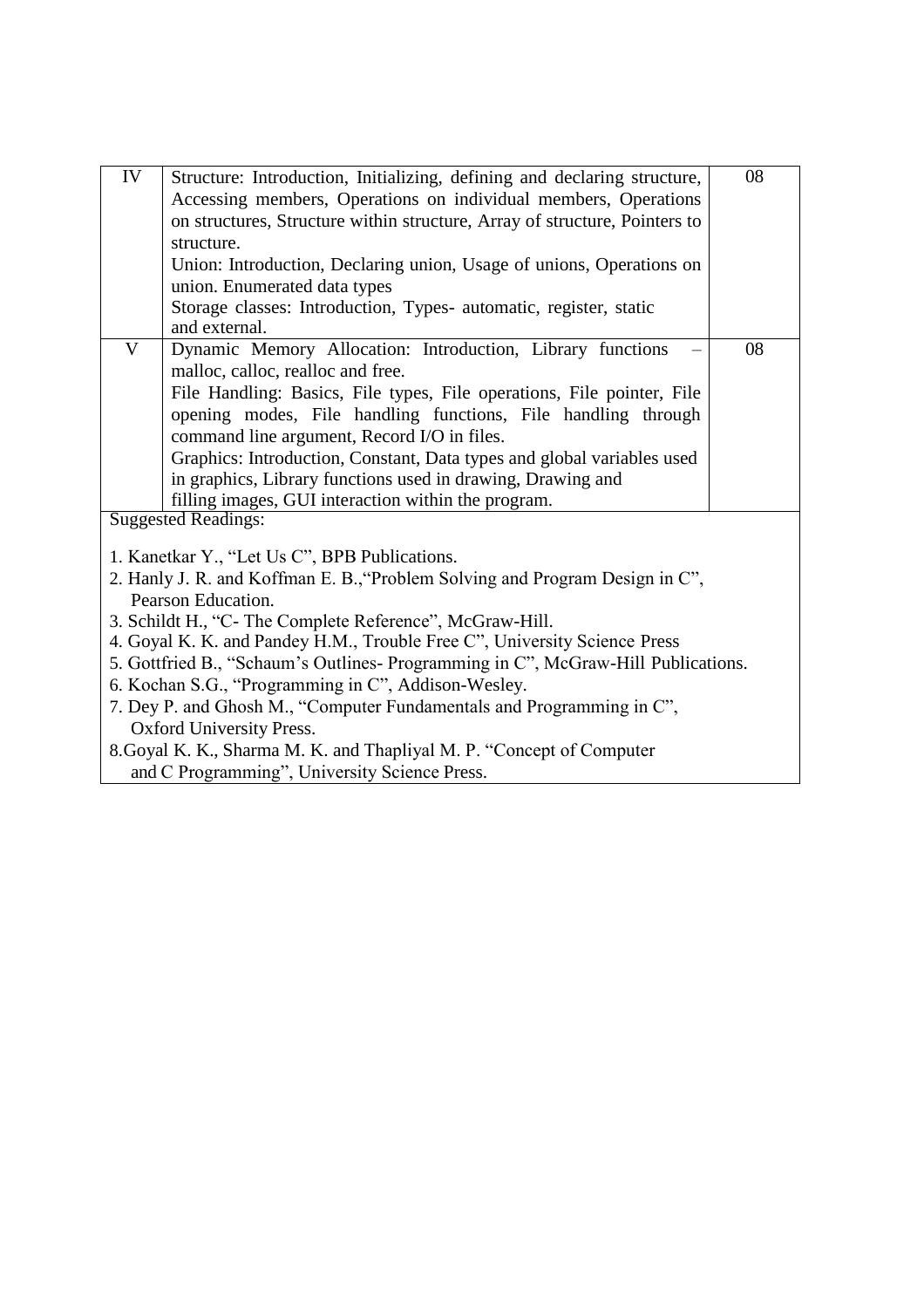|                                                     | SMC -103: Principles of Management & Communication                                                                                                                                                                                                                                                                                                                                                                                                                                                                   |             |  |  |  |  |
|-----------------------------------------------------|----------------------------------------------------------------------------------------------------------------------------------------------------------------------------------------------------------------------------------------------------------------------------------------------------------------------------------------------------------------------------------------------------------------------------------------------------------------------------------------------------------------------|-------------|--|--|--|--|
| Course Outcome (CO)<br>Bloom's Knowledge Level (KL) |                                                                                                                                                                                                                                                                                                                                                                                                                                                                                                                      |             |  |  |  |  |
| At the end of course, the student will be able to   |                                                                                                                                                                                                                                                                                                                                                                                                                                                                                                                      |             |  |  |  |  |
| CO 1                                                | Describe primary features, processes and principles of management.                                                                                                                                                                                                                                                                                                                                                                                                                                                   | K1, K2      |  |  |  |  |
| CO <sub>2</sub>                                     | Explain functions of management in terms of planning, decision<br>making and<br>Organizing.                                                                                                                                                                                                                                                                                                                                                                                                                          | K3, K4      |  |  |  |  |
| CO <sub>3</sub>                                     | Illustrate key factors of leadership skill in directing and controlling<br>business resources<br>And processes.                                                                                                                                                                                                                                                                                                                                                                                                      | K5, K6      |  |  |  |  |
| CO <sub>4</sub>                                     | Exhibit adequate verbal and non-verbal communication skills                                                                                                                                                                                                                                                                                                                                                                                                                                                          | K1, K3      |  |  |  |  |
| CO <sub>5</sub>                                     | Demonstrate effective discussion, presentation and writing skills.                                                                                                                                                                                                                                                                                                                                                                                                                                                   | K3, K5      |  |  |  |  |
|                                                     | <b>DETAILED</b><br><b>SYLLABUS</b>                                                                                                                                                                                                                                                                                                                                                                                                                                                                                   | $3 - 0 - 0$ |  |  |  |  |
| Unit                                                | To                                                                                                                                                                                                                                                                                                                                                                                                                                                                                                                   | Proposed    |  |  |  |  |
|                                                     | pic                                                                                                                                                                                                                                                                                                                                                                                                                                                                                                                  | Lecture     |  |  |  |  |
| T                                                   | Management: Need, Scope, Meaning and Definition. The process of<br>Management,<br>Development of Management thought F.W. Taylor and Henry<br>Fayol, Horothorne Studies, Qualities of an Efficient<br>Management.                                                                                                                                                                                                                                                                                                     | 08          |  |  |  |  |
| $\overline{\rm II}$                                 | Planning & Organizing: Need, Scope and Importance of Planning,<br>Steps in planning, Decision making model. Organizing need and<br>Importance, Organisational Design,<br>Organizational structure, centralization and Decentralization,<br>Delegation.                                                                                                                                                                                                                                                               | 08          |  |  |  |  |
| $\mathop{\mathrm{III}}\nolimits$                    | Directing & Controlling: Motivation—Meaning, Importance, need.<br>Theories of Motivation, Leadership—meaning,<br>need<br>and<br>importance, leadership style, Qualities of effective leader,<br>principles of directing, Basic control process, Different control<br>Techniques.                                                                                                                                                                                                                                     | 08          |  |  |  |  |
| $\overline{\text{IV}}$                              | Introduction to Communication: What is Communication, Levels<br>of communication, Barriers to communication, Process<br>of<br>Communication, Non-verbal Communication, The flow<br>of<br>Communication: Downward, Upward, Lateral or Horizontal (Peer<br>group) Communication, Technology Enabled communication,<br>Impact of Technology, Selection of appropriate communication<br>Technology, Importance of Technical<br>Communication.                                                                            | 08          |  |  |  |  |
|                                                     | Business letters: Sales & Credit letters; Claim and<br>Adjustment Letters; Job application and Resumes.<br>Reports: Types; Structure, Style & Writing of Reports.<br>Technical Proposal: Parts; Types; Writing of Proposal; Significance.<br>Nuances of Delivery; Body Language; Dimensions of Speech:<br>Syllable; Accent; Pitch; Rhythm; Intonation; Paralinguistic features<br>of voice;<br>Communication skills, Presentation strategies, Group Discussion;<br>Interview skills; Workshop; Conference; Seminars. | 08          |  |  |  |  |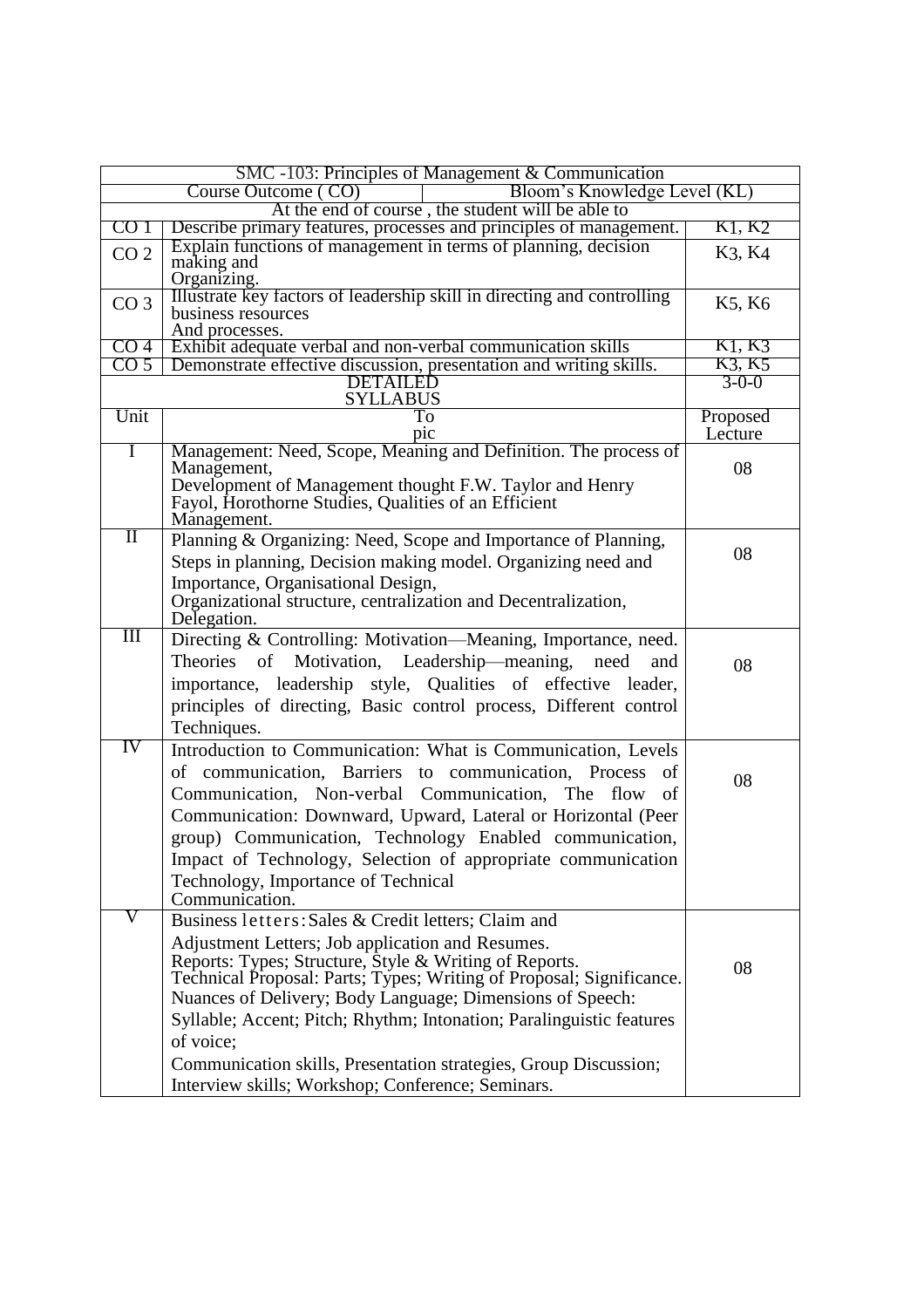- 1. P.C. Tripathi, P.N. Reddy, "Principles of Management", McGraw Hill Education 6<sup>th</sup> Edition.
- 2. C. B. Gupta, "Management Principles and Practice", Sultan Chand & Sons  $3^{rd}$ edition.
- 3. T.N.Chhabra, "Business Communication", Sun India Publication.
- 4. V.N.Arora and Laxmi Chandra, "Improve Your Writing", Oxford Univ. Press, 2001, New Delhi.
- 5. Madhu Rani and SeemaVerma, "Technical Communication: A Practical Approach", Acme Learning, New Delhi-2011.
- 6. Meenakshi Raman &Sangeeta Sharma, "Technical Communication- Principles and Practices", Oxford Univ. Press, 2007, New Delhi.
- 7. Koontz Harold & Weihrich Heinz, "Essentials of Management", McGraw Hill 5<sup>th</sup>Edition 2008.
- 8. Robbins and Coulter, "Management", Prentice Hall of India, 9<sup>th</sup> edition.
- 9. James A. F., Stoner, "Management", Pearson Education Delhi.
- 10. P.D.Chaturvedi, "Business Communication", Pearson Education.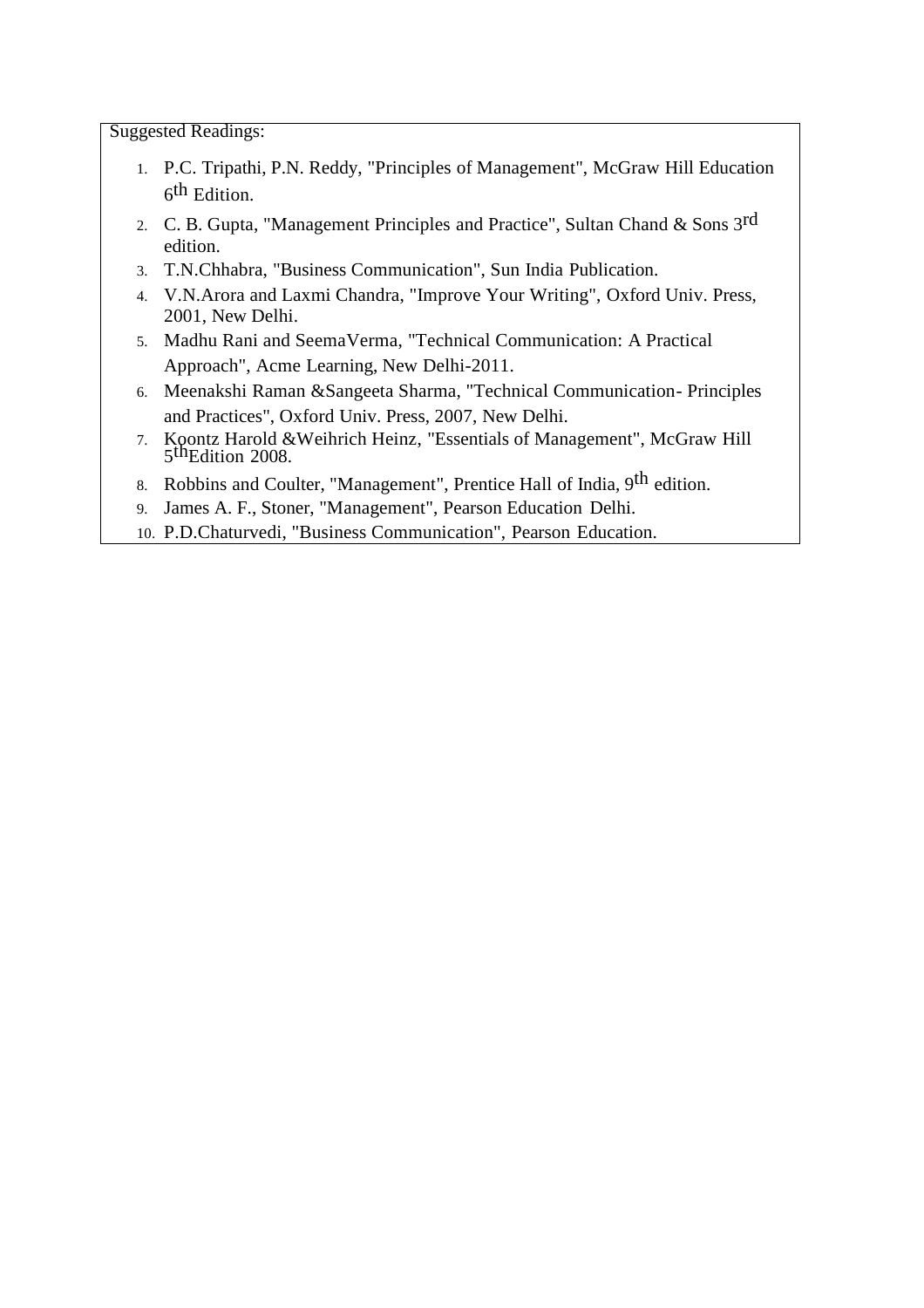|                                                     | <b>SMC-104:Discrete Mathematics</b>                                                                                                                                          |                  |  |
|-----------------------------------------------------|------------------------------------------------------------------------------------------------------------------------------------------------------------------------------|------------------|--|
| Bloom's Knowledge Level (KL)<br>Course Outcome (CO) |                                                                                                                                                                              |                  |  |
|                                                     | At the end of course, the student will be able to                                                                                                                            |                  |  |
| CO <sub>1</sub>                                     | Use mathematical and logical notation to define and formally reason<br>about basic                                                                                           | K1,<br>K2        |  |
|                                                     | discrete structures such as Sets, Relations and Functions                                                                                                                    |                  |  |
| CO <sub>2</sub>                                     | Apply mathematical arguments using logical connectives and<br>quantifiers to check the validity of an argument through truth tables and<br>propositional and predicate logic | $K_2$ , $K_3$    |  |
| CO <sub>3</sub>                                     | Identify and prove properties of Algebraic Structures like Groups,<br>Rings and Fields                                                                                       | K3,<br>K4        |  |
| CO <sub>4</sub>                                     | Formulate and solve recurrences and recursive functions                                                                                                                      | K3,<br>K4<br>K1, |  |
| CO <sub>5</sub>                                     | Apply the concept of combinatorics to solve basic problems in discrete<br>mathematics                                                                                        |                  |  |
|                                                     | <b>DETAILED SYLLABUS</b>                                                                                                                                                     | $3-0-0$          |  |
| Unit                                                | Topic                                                                                                                                                                        | Propose<br>d     |  |
|                                                     |                                                                                                                                                                              | Lectur           |  |
| 1                                                   |                                                                                                                                                                              | e<br>08          |  |
|                                                     | Set Theory: Introduction, Size of sets and Cardinals, Venn diagrams,                                                                                                         |                  |  |
|                                                     | Combination of sets, Multisets, Ordered pairs and Set Identities.                                                                                                            |                  |  |
|                                                     | Relation: Definition, Operations on relations, Composite                                                                                                                     |                  |  |
|                                                     | relations, Properties of relations, Equality of relations, Partial                                                                                                           |                  |  |
|                                                     | order relation.                                                                                                                                                              |                  |  |
|                                                     | Functions: Definition, Classification of functions, Operations on                                                                                                            |                  |  |
|                                                     | functions, Recursively defined functions.                                                                                                                                    | 08               |  |
| $\overline{\rm II}$                                 | Posets, Hasse Diagram and Lattices: Introduction, Partial ordered sets,                                                                                                      |                  |  |
|                                                     | Combination of Partial ordered sets, Hasse diagram, Introduction of                                                                                                          |                  |  |
|                                                     | lattices, Properties of lattices – Bounded, Complemented, Modular and                                                                                                        |                  |  |
|                                                     | Complete lattice.                                                                                                                                                            |                  |  |
|                                                     | Boolean Algebra: Introduction, Axioms and Theorems of Boolean<br>algebra, Boolean functions. Simplification of Boolean functions,                                            |                  |  |
|                                                     | Karnaugh maps, Logic gates.                                                                                                                                                  |                  |  |
| Ш                                                   | Propositional: Propositions, Truth tables, Tautology, Contradiction,                                                                                                         | 08               |  |
|                                                     | Algebra of Propositions, Theory of Inference and Natural Detection.                                                                                                          |                  |  |
|                                                     | Predicate Logic: Theory of Predicates, First order predicate, Predicate                                                                                                      |                  |  |
|                                                     | formulas, Quantifiers, Inference theory of predicate logic.                                                                                                                  |                  |  |
| IV                                                  | Algebraic<br>Structures: Introduction to<br>algebraic Structures<br>and                                                                                                      | 08               |  |
|                                                     | properties. Types of algebraic structures: Semi group, Monoid, Group,                                                                                                        |                  |  |
|                                                     | Abelian group and Properties of group. Subgroup, Cyclic group,                                                                                                               |                  |  |
|                                                     | Cosets, Permutation groups, Homomorphism and Isomorphism of                                                                                                                  |                  |  |
|                                                     | groups.                                                                                                                                                                      |                  |  |
|                                                     | Rings and Fields: Definition and elementary properties of Rings and<br>Fields.                                                                                               |                  |  |
| V                                                   | Natural Numbers: Introduction, Piano's axioms, Mathematical                                                                                                                  | 08               |  |
|                                                     | Induction, Strong Induction and Induction with Nonzero Base cases.                                                                                                           |                  |  |
|                                                     | Recurrence Relation & Generating functions: Introduction and                                                                                                                 |                  |  |
|                                                     | properties of Generating Functions. Simple Recurrence relation with                                                                                                          |                  |  |
|                                                     | constant coefficients and Linear recurrence relation without constant                                                                                                        |                  |  |
|                                                     | coefficients. Methods of solving recurrences.                                                                                                                                |                  |  |
|                                                     | Introduction,<br>Combinatorics:<br>Counting<br>techniques<br>and                                                                                                             |                  |  |
|                                                     | Pigeonhole principle, Polya's Counting theorem.                                                                                                                              |                  |  |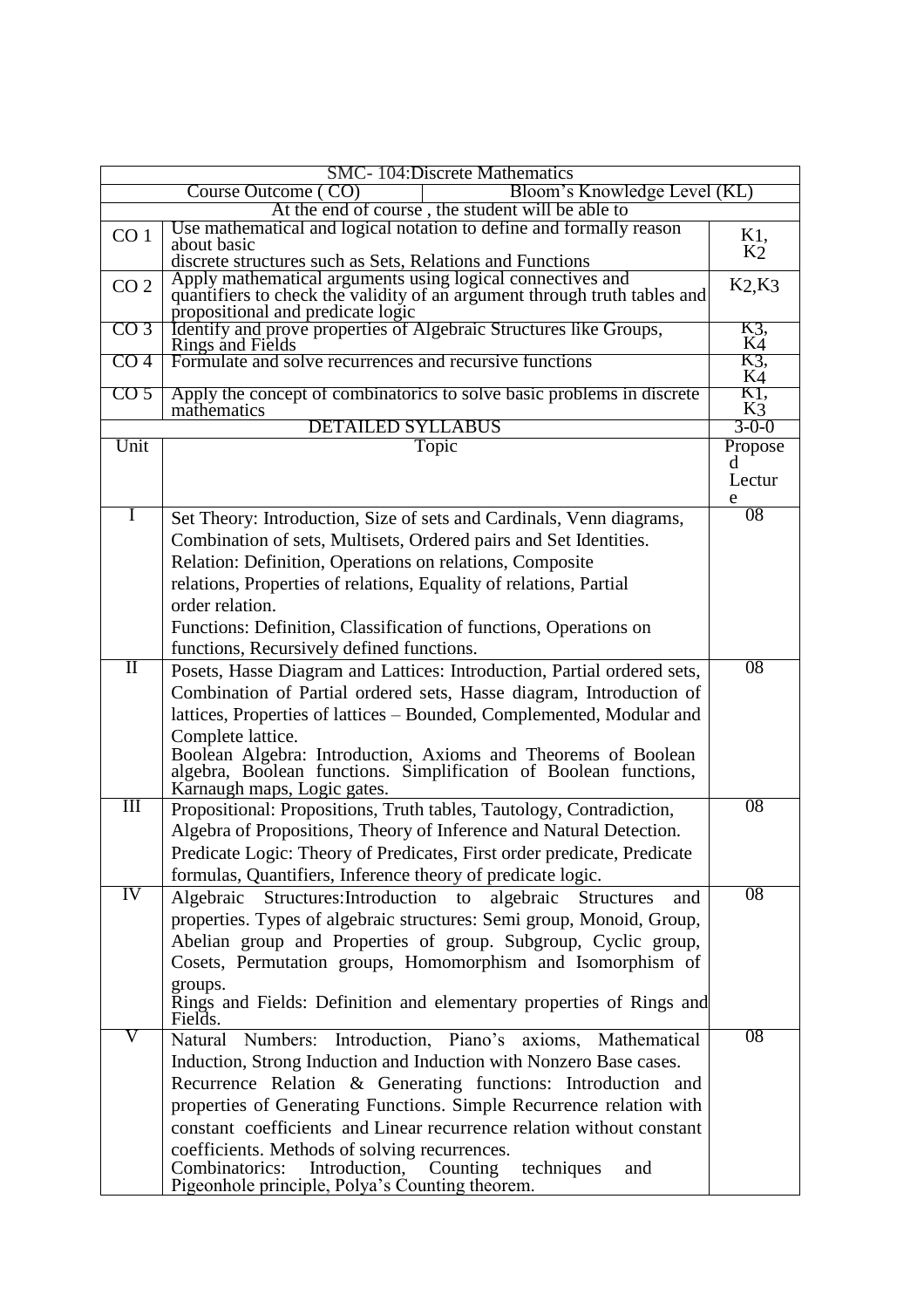- 1. Kenneth H. Rosen, "Discrete Mathematics and Its Applications", McGraw Hill, 2006.
- 2. B. Kolman, R.C Busby and S.C Ross, "Discrete Mathematics Structures", Prentice Hall ,2004.
- 3. R.P Girimaldi, "Discrete and Combinatorial Mathematics", Addison Wesley, 2004.
- 4. Y.N. Singh, "Discrete Mathematical Structures", Wiley- India, First edition, 2010.
- 5. Swapankumar Sarkar, "A Textbook of Discrete Mathematics", S. Chand & Company PVT. LTD.V.
- 6. Krishnamurthy, "Combinatorics Theory & Application", East-West Press Pvt. Ltd., New Delhi.
- 7. Liptschutz, Seymour, "Discrete Mathematics", McGraw Hill.
- 8. J.P. Trembely&R.Manohar, "Discrete Mathematical Structure with application to Computer Science", McGraw Hill.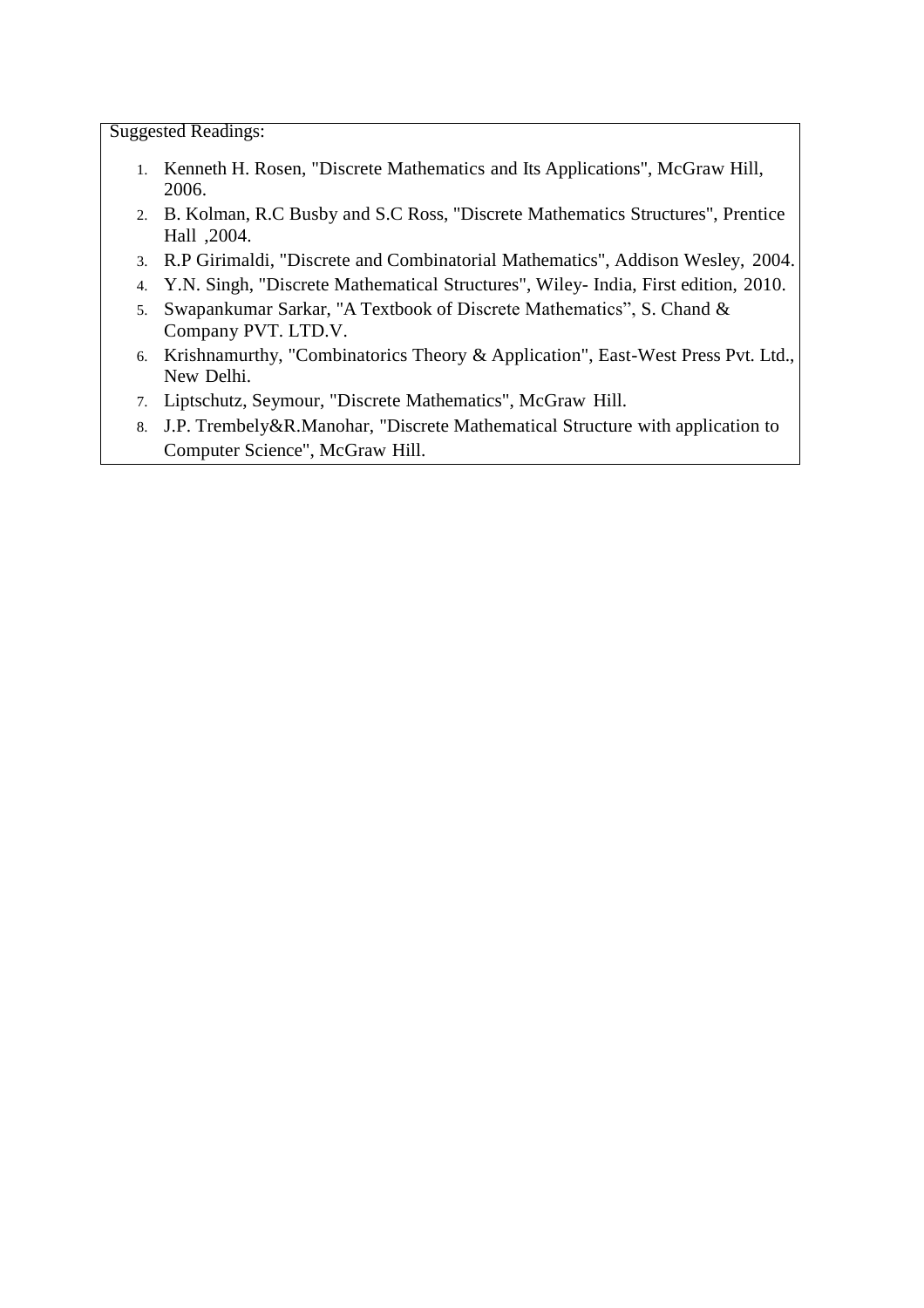|                                                                                                                             | SMC-105:COMPUTER ORGANIZATION &                                                                                                    |                      |  |  |  |  |
|-----------------------------------------------------------------------------------------------------------------------------|------------------------------------------------------------------------------------------------------------------------------------|----------------------|--|--|--|--|
| <b>ARCHITECTURE</b>                                                                                                         |                                                                                                                                    |                      |  |  |  |  |
| Bloom's Knowledge Level (KL)<br>Course Outcome (CO)                                                                         |                                                                                                                                    |                      |  |  |  |  |
| At the end of course, the student will be able to<br>Describe functional units of digital system and explain how arithmetic |                                                                                                                                    |                      |  |  |  |  |
| CO <sub>1</sub>                                                                                                             | and logical                                                                                                                        | K <sub>2</sub> ,     |  |  |  |  |
|                                                                                                                             | operations are performed by computers                                                                                              | K3                   |  |  |  |  |
| CO <sub>2</sub>                                                                                                             | Describe the operations of control unit and write sequence of                                                                      |                      |  |  |  |  |
|                                                                                                                             | instructions for carrying<br>out simple operation using various addressing modes.                                                  | K2,<br>K4            |  |  |  |  |
| CO <sub>3</sub>                                                                                                             | Design various types of memory and its organization.                                                                               |                      |  |  |  |  |
| CO <sub>4</sub>                                                                                                             | Describe the various modes in which IO devices communicate with                                                                    | K2,                  |  |  |  |  |
|                                                                                                                             | CPU and memory.                                                                                                                    | $K_3^{\overline{3}}$ |  |  |  |  |
| CO <sub>5</sub>                                                                                                             | List the criteria for classification of parallel computer and                                                                      | K1,                  |  |  |  |  |
|                                                                                                                             | describe various architectural schemes.                                                                                            | K <sub>2</sub>       |  |  |  |  |
|                                                                                                                             | DETAILED SYLLABUS                                                                                                                  | $3 - 1 - 0$          |  |  |  |  |
| Unit                                                                                                                        | Topic                                                                                                                              | Proposed             |  |  |  |  |
|                                                                                                                             |                                                                                                                                    | Lecture              |  |  |  |  |
| $\bf{l}$                                                                                                                    | Introduction: Functional units of digital system and their                                                                         | 08                   |  |  |  |  |
|                                                                                                                             | interconnections, buses, bus architecture, types of buses and bus                                                                  |                      |  |  |  |  |
|                                                                                                                             | arbitration. Register, bus and memory transfer.                                                                                    |                      |  |  |  |  |
|                                                                                                                             | Processor organization: general registers organization, stack                                                                      |                      |  |  |  |  |
|                                                                                                                             | organization and addressing modes.                                                                                                 |                      |  |  |  |  |
| П                                                                                                                           | Arithmetic and logic unit: Look ahead carries adders. Multiplication:                                                              | 08                   |  |  |  |  |
|                                                                                                                             | Signed operand multiplication, Booths algorithm and array multiplier.                                                              |                      |  |  |  |  |
|                                                                                                                             | Division and logic operations.                                                                                                     |                      |  |  |  |  |
|                                                                                                                             | Floating point arithmetic operation, Arithmetic & logic unit design.<br>IEEE Standard for Floating Point Numbers.                  |                      |  |  |  |  |
| $\mathop{\mathrm{III}}\nolimits$                                                                                            |                                                                                                                                    | 08                   |  |  |  |  |
|                                                                                                                             | Control Unit: Instruction types, formats, instruction cycles and sub                                                               |                      |  |  |  |  |
|                                                                                                                             | cycles (fetch and execute etc), micro operations, execution of a                                                                   |                      |  |  |  |  |
|                                                                                                                             | complete instruction. Program Control, Reduced Instruction Set                                                                     |                      |  |  |  |  |
|                                                                                                                             | Computer, Pipelining. Hardwire and micro programmed                                                                                |                      |  |  |  |  |
|                                                                                                                             | control: micro-program sequencing, concept of horizontal                                                                           |                      |  |  |  |  |
|                                                                                                                             | and vertical microprogramming.                                                                                                     |                      |  |  |  |  |
| IV                                                                                                                          | Memory: Basic concept and hierarchy, semiconductor RAM memories.                                                                   | 08                   |  |  |  |  |
|                                                                                                                             | 2D & 2 1/2D memory organization. ROM memories. Cache memories:                                                                     |                      |  |  |  |  |
|                                                                                                                             | concept and design issues $\&$                                                                                                     |                      |  |  |  |  |
|                                                                                                                             | performance, address mapping and replacement Auxiliary memories:<br>magnetic disk, magnetic tape and optical disks Virtual memory: |                      |  |  |  |  |
|                                                                                                                             | concept implementation.                                                                                                            |                      |  |  |  |  |
| $\overline{\rm V}$                                                                                                          | Input / Output: Peripheral devices, I/O interface, I/O ports, Interrupts:                                                          | 08                   |  |  |  |  |
|                                                                                                                             | interrupt hardware, types of interrupts and exceptions. Modes of Data                                                              |                      |  |  |  |  |
|                                                                                                                             | Transfer: Programmed I/O, interrupt initiated I/O and Direct Memory                                                                |                      |  |  |  |  |
|                                                                                                                             | Access., I/O channels and processors.                                                                                              |                      |  |  |  |  |
|                                                                                                                             | Serial Communication: Synchronous & asynchronous communication,                                                                    |                      |  |  |  |  |
|                                                                                                                             | standard communication interfaces.                                                                                                 |                      |  |  |  |  |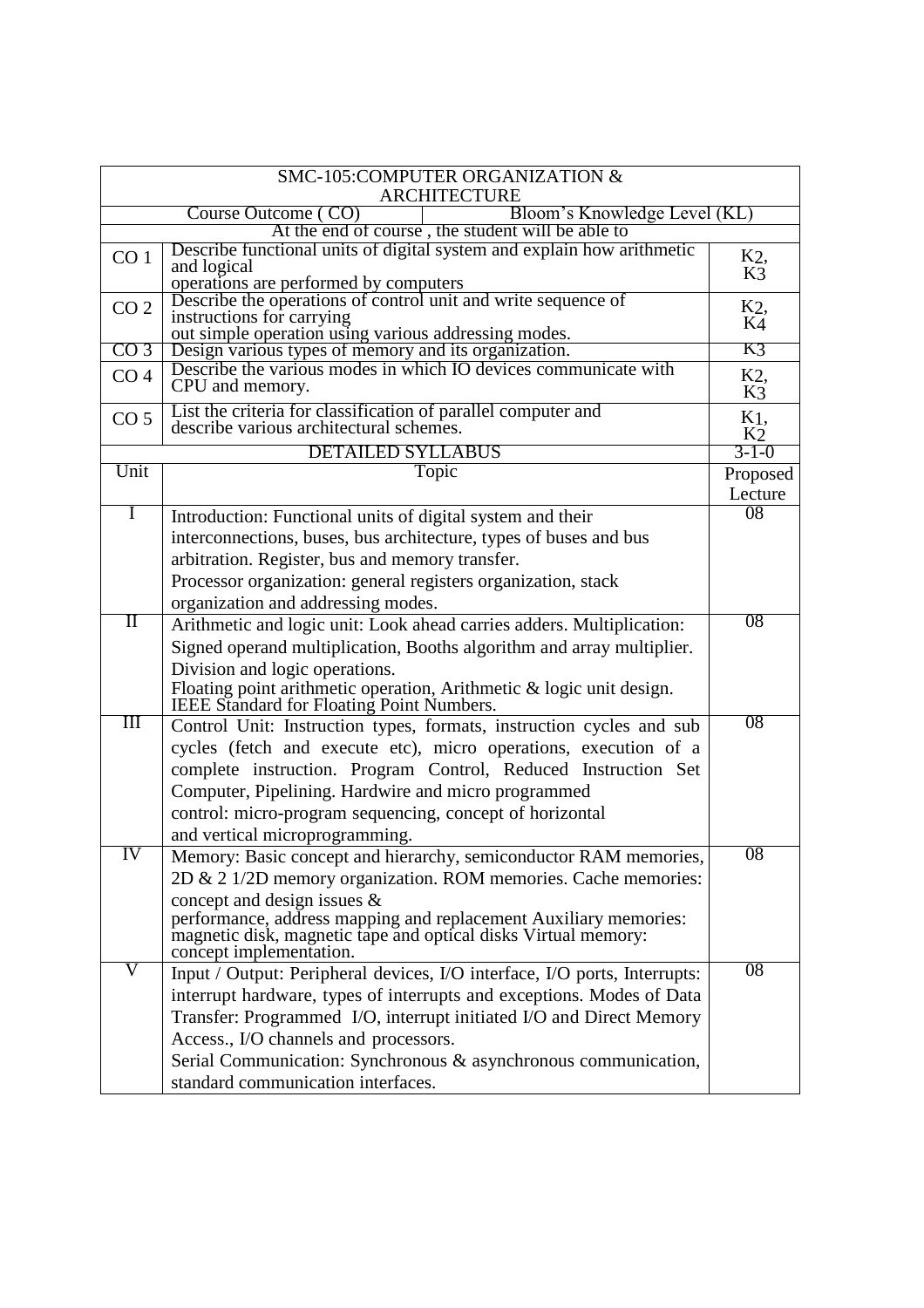- 1. John P. Hayes, "Computer Architecture and Organization", McGraw Hill.
- 2. William Stallings, "Computer Organization and Architecture-Designing for Performance", Pearson Education.
- 3. M. Morris Mano, "Computer System Architecture", PHI.
- 4. CarlHamacher, ZvonkoVranesic, SafwatZaky, "Computer Organization", McGraw-Hill.
- 5. BehroozParahami, "Computer Architecture", Oxford University Press.
- 6. David A. Patterson and John L. Hennessy, "Computer Architecture-A Quantitative Approach", Elsevier Pub.
- 7. Tannenbaum, "Structured Computer Organization", PHI.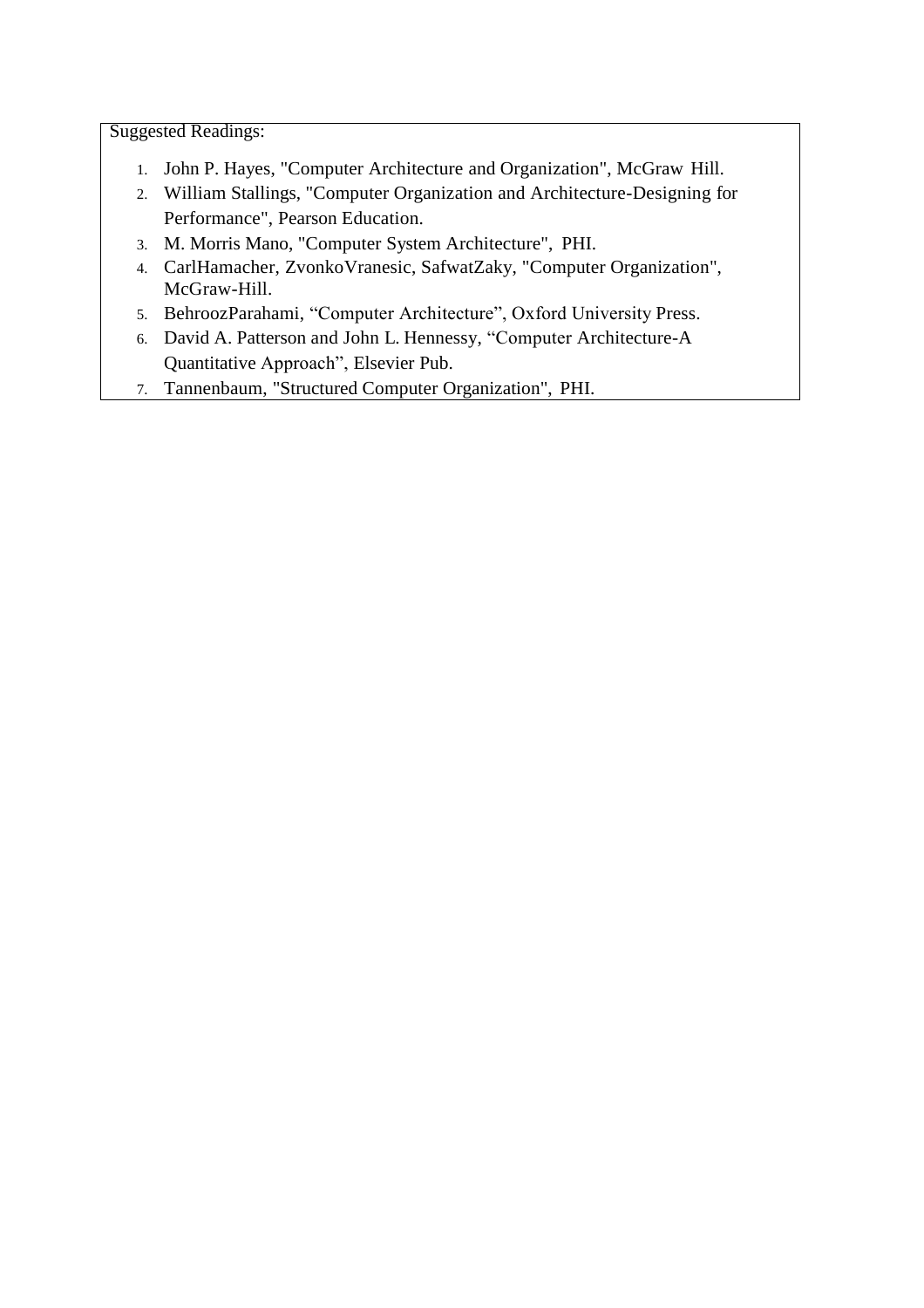| SMC-111: PROBLEM SOLVING USING C<br>LAB                                                                                                                                                                                                                                                                                                                                                                                                                                                                                                                                                                                                                                                                                                                                                                                                                                                                                                                                                                       |                                                                                                       |       |  |  |
|---------------------------------------------------------------------------------------------------------------------------------------------------------------------------------------------------------------------------------------------------------------------------------------------------------------------------------------------------------------------------------------------------------------------------------------------------------------------------------------------------------------------------------------------------------------------------------------------------------------------------------------------------------------------------------------------------------------------------------------------------------------------------------------------------------------------------------------------------------------------------------------------------------------------------------------------------------------------------------------------------------------|-------------------------------------------------------------------------------------------------------|-------|--|--|
| <b>Course Outcome</b><br>(CO)                                                                                                                                                                                                                                                                                                                                                                                                                                                                                                                                                                                                                                                                                                                                                                                                                                                                                                                                                                                 |                                                                                                       |       |  |  |
|                                                                                                                                                                                                                                                                                                                                                                                                                                                                                                                                                                                                                                                                                                                                                                                                                                                                                                                                                                                                               | At the end of course, the student will be able to                                                     |       |  |  |
| CO1                                                                                                                                                                                                                                                                                                                                                                                                                                                                                                                                                                                                                                                                                                                                                                                                                                                                                                                                                                                                           | Write, compile, debug and execute programs in a C programming<br>environment.                         |       |  |  |
| CO <sub>2</sub>                                                                                                                                                                                                                                                                                                                                                                                                                                                                                                                                                                                                                                                                                                                                                                                                                                                                                                                                                                                               | Write programs that incorporate use of variables, operators and<br>expressions along with data types. | $K_3$ |  |  |
| CO <sub>3</sub>                                                                                                                                                                                                                                                                                                                                                                                                                                                                                                                                                                                                                                                                                                                                                                                                                                                                                                                                                                                               | Write programs for solving problems involving use of decision<br>control structures and loops.        | $K_3$ |  |  |
| CO <sub>4</sub>                                                                                                                                                                                                                                                                                                                                                                                                                                                                                                                                                                                                                                                                                                                                                                                                                                                                                                                                                                                               | Write programs that involve the use of arrays, structures and user<br>defined functions.              | $K_3$ |  |  |
| CO <sub>5</sub>                                                                                                                                                                                                                                                                                                                                                                                                                                                                                                                                                                                                                                                                                                                                                                                                                                                                                                                                                                                               | Write programs using graphics and file handling operations.                                           | $K_3$ |  |  |
| 1. Program to implement conditional statements in C language.<br>2. Program to implement switch-case statement in C language<br>Program to implement looping constructs in Clanguage.<br>3.<br>4. Program to perform basic input-output operations in C language.<br>5. Program to implement user defined functions in C language.<br>Program to implement recursive functions in C language.<br>6.<br>7. Program to implement one-dimensional arrays in C language.<br>8. Program to implement two-dimensional arrays in C language.<br>9. Program to perform various operations on two-dimensional arrays in C language.<br>10. Program to implement multi-dimensional arrays in C language.<br>11. Program to implement string manipulation functions in C language.<br>12. Program to implement structure in C language.<br>13. Program to implement union in C language.<br>14. Program to perform file handling operations in C language.<br>15. Program to perform graphical operations in C language. |                                                                                                       |       |  |  |
| Note: The Instructor may add/delete/modifyexperiments, wherever he/she feels in a justified<br>manner.                                                                                                                                                                                                                                                                                                                                                                                                                                                                                                                                                                                                                                                                                                                                                                                                                                                                                                        |                                                                                                       |       |  |  |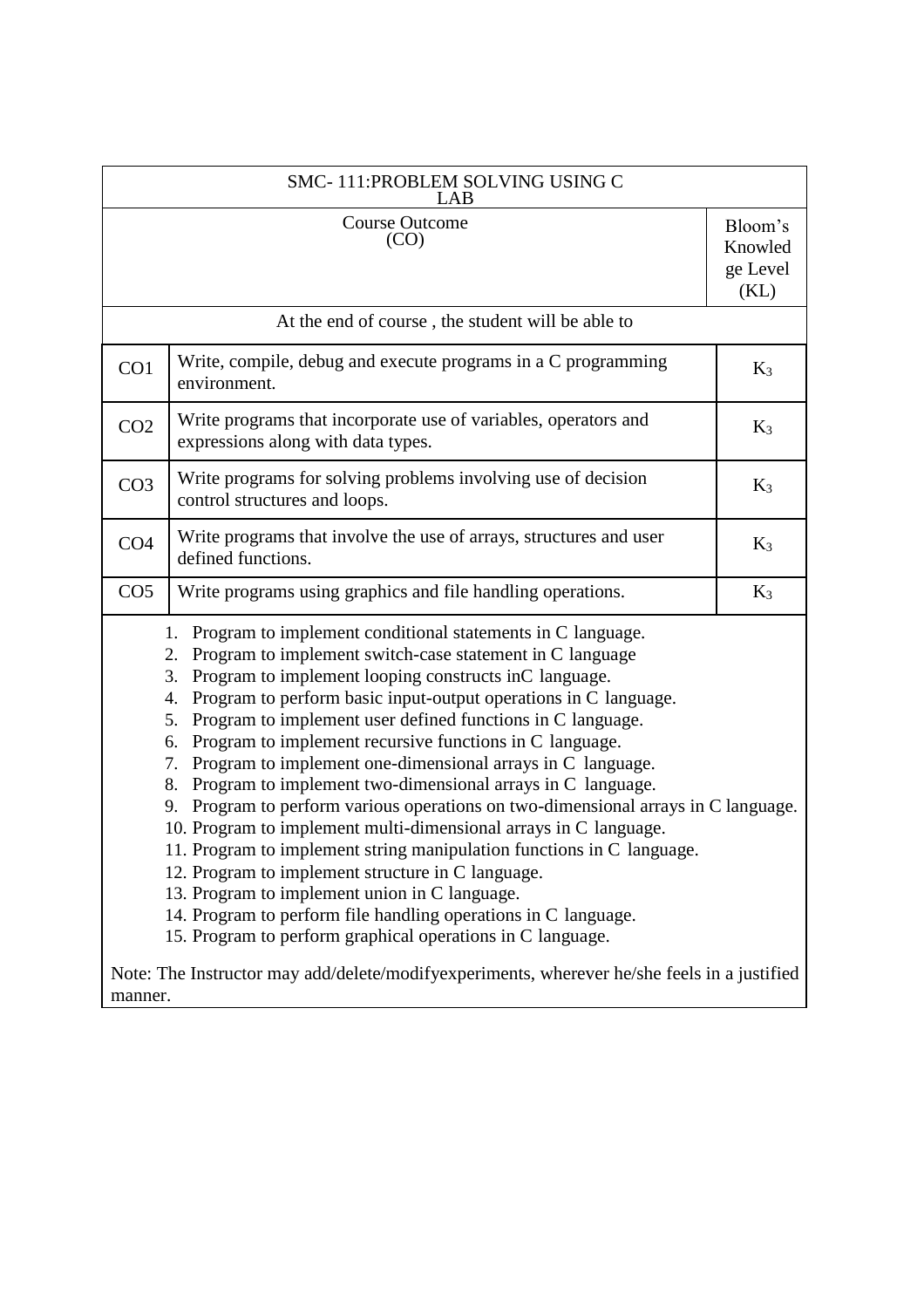| SMC-112: COMPUTER ORGANIZATION & ARCHITECTURE LAB                                                                                                                                                                                                                                                                                                                                                                                                                                                                                                                                                                                                                                                                                                                                                                                                 |       |  |  |  |
|---------------------------------------------------------------------------------------------------------------------------------------------------------------------------------------------------------------------------------------------------------------------------------------------------------------------------------------------------------------------------------------------------------------------------------------------------------------------------------------------------------------------------------------------------------------------------------------------------------------------------------------------------------------------------------------------------------------------------------------------------------------------------------------------------------------------------------------------------|-------|--|--|--|
| Course Outcome (CO)                                                                                                                                                                                                                                                                                                                                                                                                                                                                                                                                                                                                                                                                                                                                                                                                                               |       |  |  |  |
| At the end of course, the student will be able to                                                                                                                                                                                                                                                                                                                                                                                                                                                                                                                                                                                                                                                                                                                                                                                                 |       |  |  |  |
| Design and verify combinational circuits (adder, code converter,<br>CO <sub>1</sub><br>decoder, multiplexer) using basic gates.                                                                                                                                                                                                                                                                                                                                                                                                                                                                                                                                                                                                                                                                                                                   | $K_6$ |  |  |  |
| CO <sub>2</sub><br>Design and verify various flip-flops.                                                                                                                                                                                                                                                                                                                                                                                                                                                                                                                                                                                                                                                                                                                                                                                          | $K_3$ |  |  |  |
| CO <sub>3</sub><br>Design I/O system and ALU.                                                                                                                                                                                                                                                                                                                                                                                                                                                                                                                                                                                                                                                                                                                                                                                                     | $K_3$ |  |  |  |
| CO <sub>4</sub><br>Demonstrate combinational circuit using simulator                                                                                                                                                                                                                                                                                                                                                                                                                                                                                                                                                                                                                                                                                                                                                                              | $K_2$ |  |  |  |
| 1. Implementing HALF ADDER, FULL ADDER using basic logic gates.<br>2. Implementing Binary -to -Gray, Gray -to -Binary code conversions.<br>3. Implementing 3-8 line DECODER. Implementing 4x1 and 8x1<br>MULTIPLEXERS.<br>4. Verify the excitation tables of various FLIP-FLOPS.<br>5. Design of an 8-bit Input/ Output system with four 8-bit Internal Registers.<br>6. Design of an 8-bit ARITHMETIC LOGIC UNIT.<br>7. Design the data path of a computer from its register transfer language description.<br>8. Design the control unit of a computer using either hardwiring or<br>microprogramming based on its register transfer language<br>description.<br>9. Implement a simple instruction set computer with a control unit and a data path.<br>Note: The Instructor may add/delete/modify/tune experiments, wherever he/she feels in a |       |  |  |  |
| justified manner.                                                                                                                                                                                                                                                                                                                                                                                                                                                                                                                                                                                                                                                                                                                                                                                                                                 |       |  |  |  |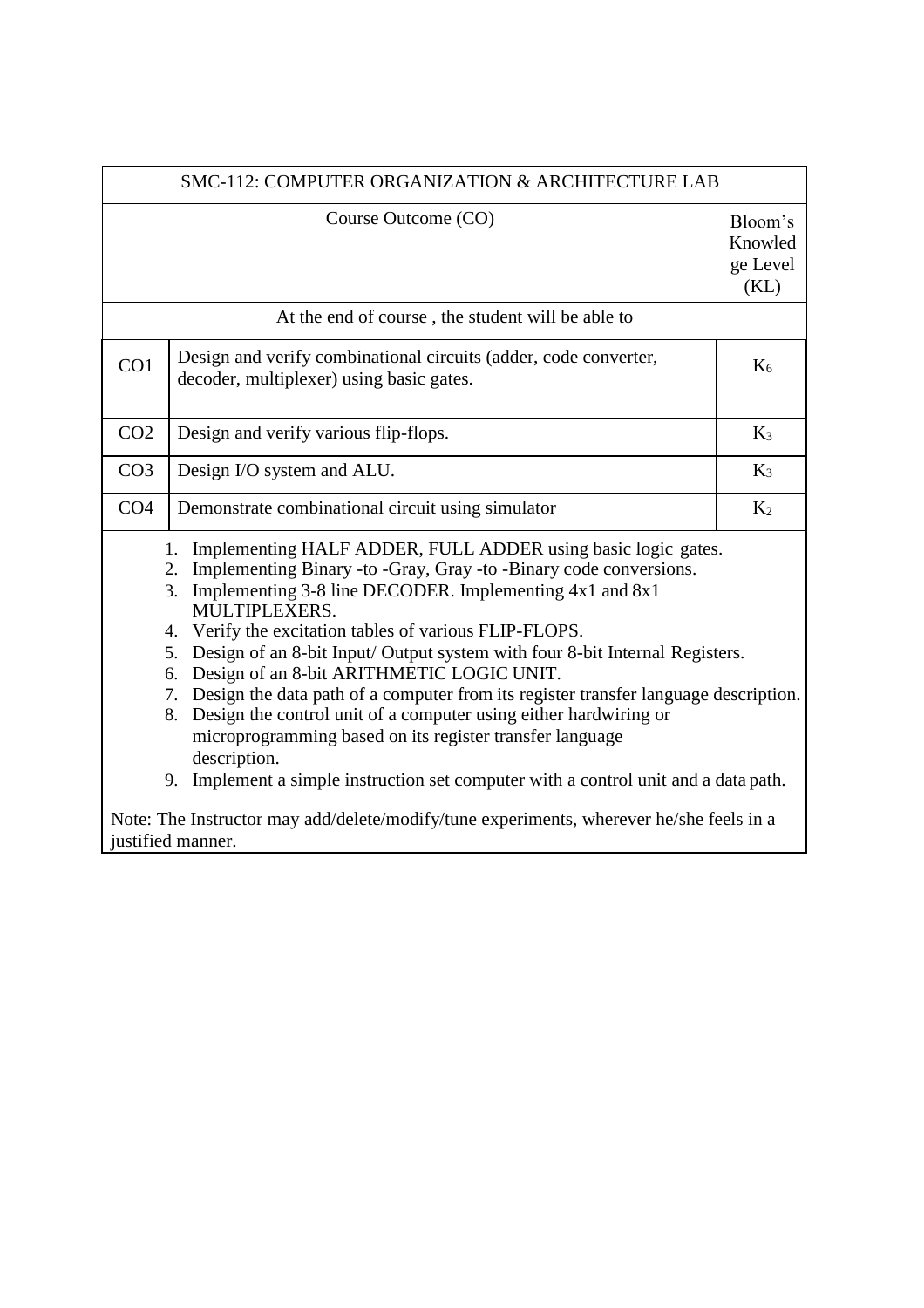|                 | <b>SMC-113: PROFESSIONAL</b><br><b>COMMUNICATION LAB</b>                                                                                                                                                                        |                                        |
|-----------------|---------------------------------------------------------------------------------------------------------------------------------------------------------------------------------------------------------------------------------|----------------------------------------|
|                 | Course Outcome (CO)                                                                                                                                                                                                             | Bloom's<br>Knowled<br>ge Level<br>(KL) |
|                 | At the end of course, the student will be able to                                                                                                                                                                               |                                        |
| CO1             | Develop the ability to work as a team member as an integral activity<br>in the workplace.                                                                                                                                       | $K_3$                                  |
| CO <sub>2</sub> | Increase confidence in their ability to read, comprehend, organize,<br>and retain written information. Improve reading fluency.                                                                                                 | $K_4$                                  |
| CO <sub>3</sub> | Write coherent speech outlines that demonstrate their ability to use<br>organizational formats with a specific purpose; Deliver effective<br>speeches that are consistent with and appropriate for the audience and<br>purpose. | $K_5, K_6$                             |
| CO <sub>4</sub> | Develop proper listening skills; articulate and enunciate words and<br>sentences clearly and efficiently.                                                                                                                       | $K_3$                                  |
| CO <sub>5</sub> | Show confidence and clarity in public speaking projects; be schooled in<br>preparation and research skills for oral presentations.                                                                                              | $K_5$                                  |